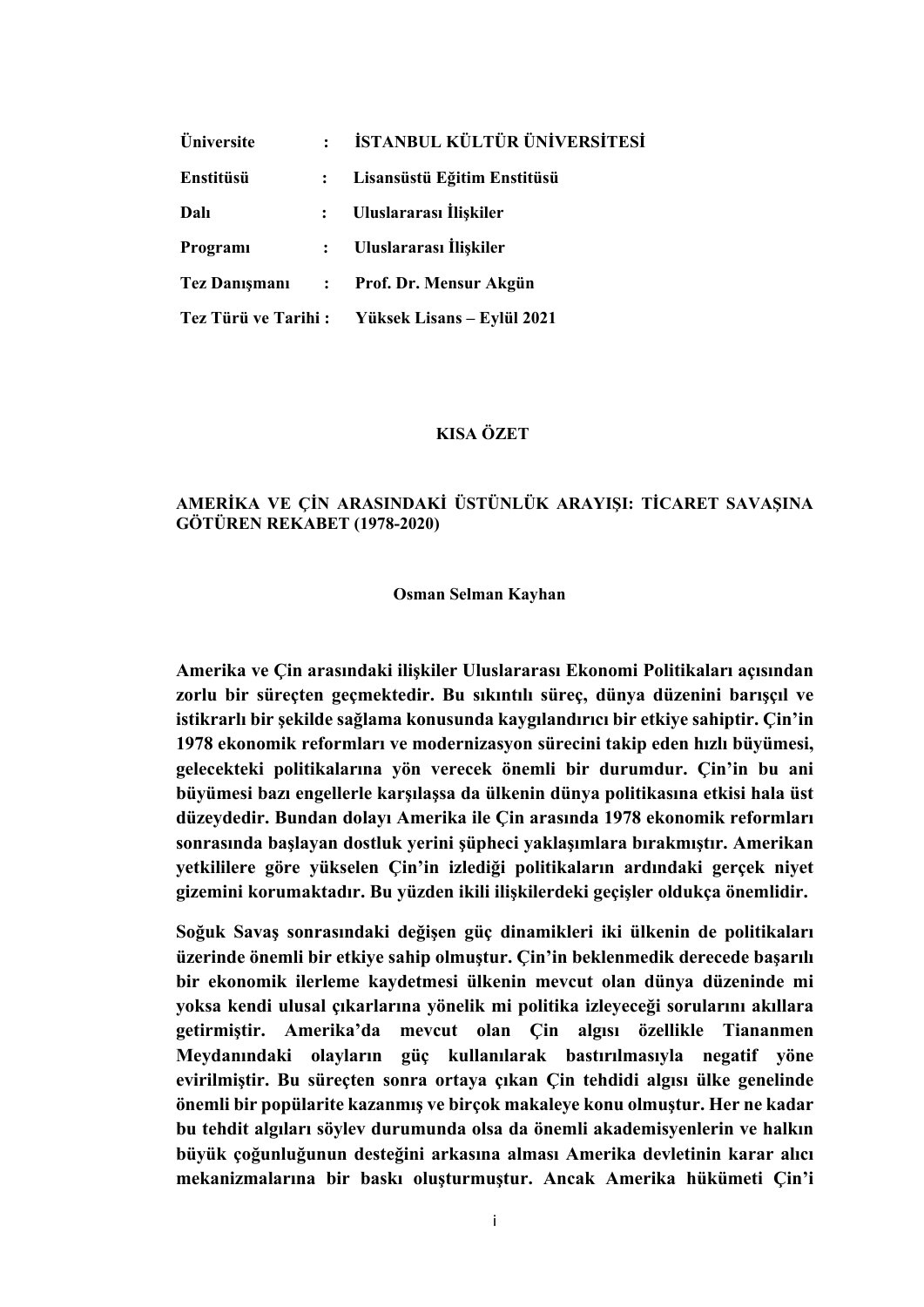**direkt olarak karşısına almanın iki ülkenin de zararına olacağını düşündüğünden stratejik ortaklığı daha uygun görüp bu yönde politikalara yönelmiştir. Ancak Çin'in devam etmekte olan hızlı büyümesi stratejik ortaklık politikalarına olan eleştirileri arttırmıştır. Çin tehdidi algısının çeşitli teorilerle desteklenmesi ve Çin'in artan ekonomik ve askeri bütçeleri söylevlerin gerçeğe dönüşme ihtimalini kuvvetlendirmiştir.** 

**Bu süreç Çin'in hızlı büyümesinin dünya düzeninde bir tehdit oluşturup oluşturmayacağı sorularını akıllara getirmektedir. Amerika'nın yükselen Çin'e karşı ortaya çıkan tehdit algılarına nasıl reaksiyon vereceği, politikalarını bu doğrultuda şekillendirip şekillendirmeyeceği önemli bir hal almıştır. Bu çalışma Uluslararası ekonomi politikaları ve teorileri çerçevesinde Çin ve Amerika'daki ekonomik gelişmelerin ne gibi sonuçlar doğuracağını, Çin'in 1978'den beklenmedik yükselişi ve ülkeye karşı başlayan tehdit algılarının ne denli gerçeği yansıttığını ve bu algıların Amerika'nın politikaları üzerinde etkisi olup olmadığını araştırmaktadır.**

**Bu çalışmada güç geçişi teorisi, ofansif realizm teorisi ve Thucydides Tuzağı teorisi kullanılmıştır. Bu teoriler kullanılarak Çin'e karşı yükselen tehdit algılarının ne denli bir teorik arka plana dayandığı araştırılmıştır.** 

**Ek olarak bu çalışma iki süper gücün dünya düzenini koruma bağlamında ortak bir paydada buluşması gerektiğini ve iki tarafında yararına olacak ve istikrarı koruyacak politikalar üzerinde uzlaşmaları savunulmaktadır.** 

**Anahtar Sözcükler: Ekonomi Politikaları, Reformlar, Çin Tehdidi, Ekonomik İlişkiler, Teoriler, Modern Dünya Politikası, İkili İlişkiler**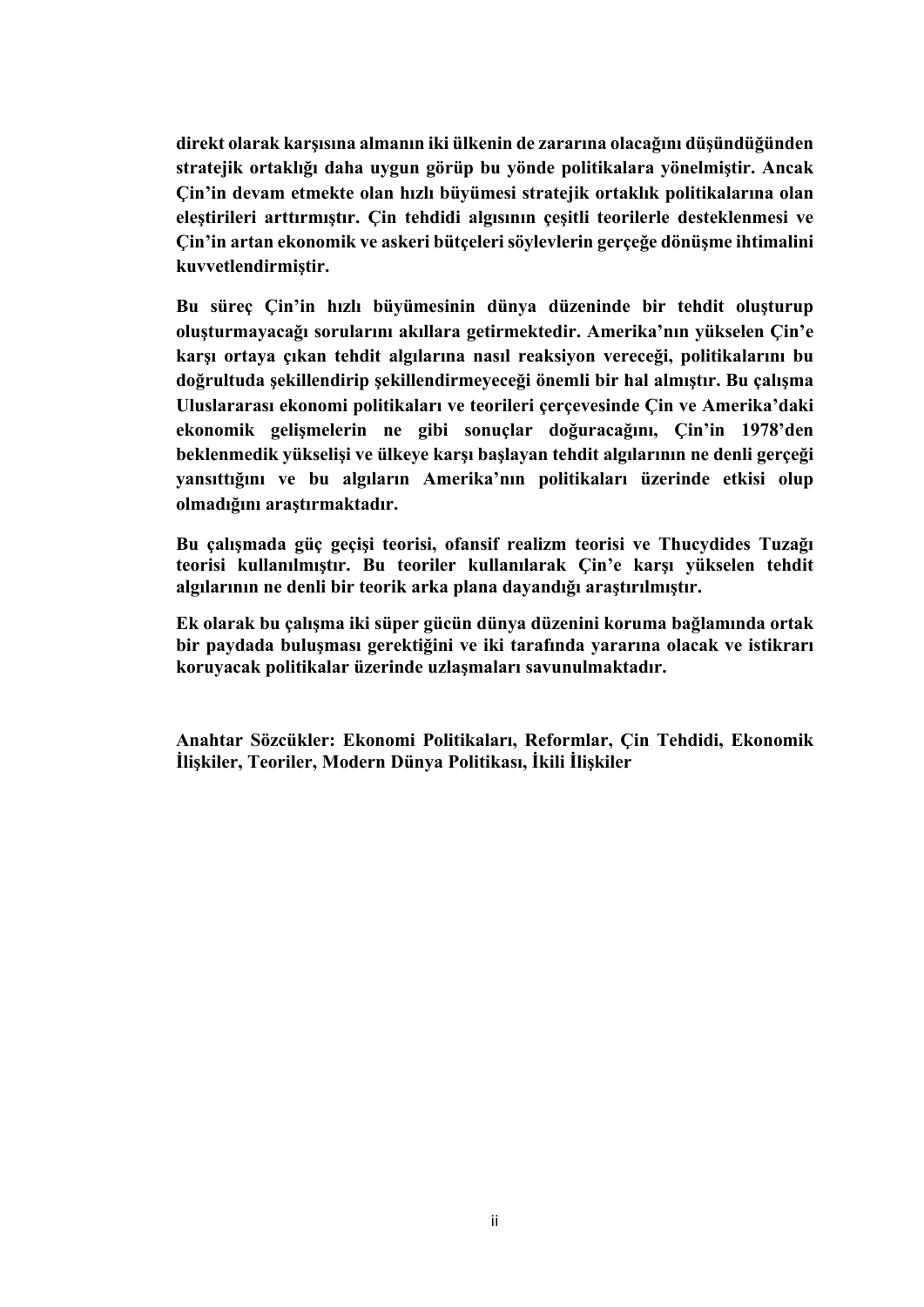| University               | <b>ISTANBUL KULTUR UNIVERSITY</b>      |
|--------------------------|----------------------------------------|
| <b>Institute</b>         | <b>Institute of Graduate Studies</b>   |
| Department               | <b>International Relations</b>         |
| Programme                | <b>International Relations</b>         |
| <b>Supervisor</b>        | Prof. Dr. Mensur Akgün                 |
| Degree awarded and Date: | <b>Master of Arts – September 2021</b> |

#### **ABSTRACT**

## **STRIVING FOR SUPERIORITY BETWEEN U.S. AND CHINA: THE RIVALRY LEADING TO THE TRADE WAR (1978-2020)**

### **Osman Selman Kayhan**

**The relations between the United States and China is going through a difficult period in terms of International Political Economy. The adversity leads the world into apprehension regarding the peace and stability in the world order. The rapid growth of China following the 1978 economic reform and modernization process was a critical determinant for their future policies. Despite the obstacles which decelerate the sudden growth of China, the impact of the country to the world politics was still outrageous. Therefore, the favorable amity between the United States and China in the aftermath of the economic reforms turned into agnosticism. As the real political intention of the rising China was mysterious to the United States officials, the process of transition in the relations was critical.**

**The changing power dynamics after the end of the Cold War had a significant impact on the policies of the countries. The unexpectedly successful rise of China brought about many questions in relation to their intention whether they will follow policies in line with the status quo or their own national interests. The China perception in the United States evolved into a negative perspective following the tragic event in the Tiananmen Square where the demonstrations were surpassed in a violent way. The China threat perception gained a significant popularity across the country and was mentioned in scholarly articles. Even though the China threat perceptions appeared to be only as discourses, the fact that it was supported by the public and scholars was critical in order to have impact and pressure on the policymaking mechanism of the United States. However, the United States was not in favor of taking a negative stance against China considering their increased impact in the world politics. In this line, the government of the United States followed a strategic partnership policy.**